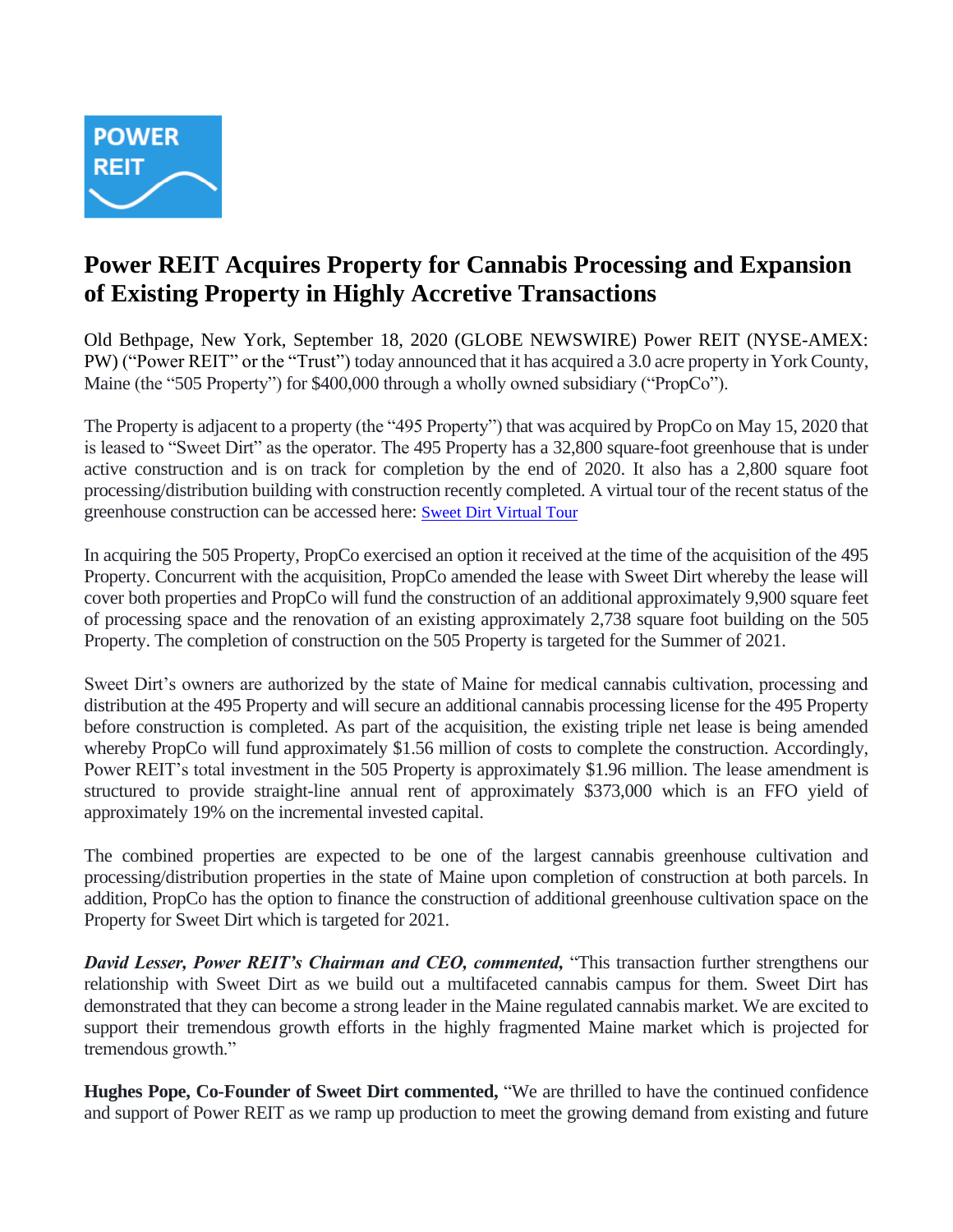cannabis patients and consumers. The expansion of our cannabis campus in Eliot, Maine will allow us to deliver year-round, organically grown artisanal cannabis and a wide variety of premium cannabis derived products to the Maine market."

**Jim Henry, CEO of Sweet Dirt, commented,** "Power REIT is providing a real estate solution that enables us to move towards our vision of becoming a large-scale producer of the highest quality cannabis and cannabis related products in Maine. The addition of this state-of-the-art processing facility will allow us to capture significant market share for our products. This transaction with Power REIT allows us to accelerate our vertically integrated platform within Maine's cannabis market which is poised for rapid growth. We are currently experiencing product shortages in Maine and Sweet Dirt looks forward to fulfilling a sizable portion of this demand. Upon completion later this year, we will have a state-of-the-art greenhouse that will feature exceptional performance to grow high-quality cannabis at a competitive cost."

*Mr. Lesser commented,* "We are pleased to be part of these and future Sweet Dirt transactions, that should position them as a domination player in the Maine cannabis market. Upon completion of both parcels, Sweet Dirt will have the largest cannabis greenhouse cultivation facility in Maine and will also one of the few fully vertically integrated cannabis companies with greenhouse cultivation, processing, and retail sales. We also anticipate funding the expansion of Sweet Dirt's greenhouse cultivation capacity on this newly acquired parcel of land in 2021 on similar economic terms."

*Mr. Lesser continued*, "Our existing portfolio of cannabis greenhouse properties are on track with respect to construction and rent payments. With an extensive acquisition pipeline, we feel optimistic that we will be able to deploy the remainder of the capital currently available for investment in the near term. Cannabis operators currently have limited access to capital sources which means that Power REIT should be able to deploy much needed capital at attractive risk adjusted returns."

## **Expansion of Sherman Lot 6, Ordway Colorado**

In addition to the Sweet Dirt transaction described above, Power REIT has agreed to fund the expansion of its property located in Ordway, Colorado ("Sherman 6"), a five-acre property owned by a subsidiary of Power REIT. Construction is largely complete on the 23,896 square foot greenhouse/processing facility that is currently operational and currently has approximately 1,800 cannabis plants growing onsite. Power REIT has agreed to fund the expansion of the greenhouse head-house by 2,520 square feet to accommodate additional processing space, for \$151,301. In conjunction with this transaction, the original 20-year lease has been amended to provide additional straight-line rent of approximately \$29,000 per year which translates to an approximately 19% yield.

## **CORE FFO ASSUMPTIONS**

The acquisition and expansion transactions are immediately accretive to CORE FFO by adding approximately \$402,000 of straight-line rent that translates to incremental CORE FFO of approximately \$0.21 per share per annum on a run rate basis. Omitting future available capital deployments, this transaction along with the other recently announced greenhouse related transactions should increase CORE FFO per share to approximately \$1.76 per year on a run rate basis which compares to \$0.56 prior to embarking on our updated business plan in July 2019. Assuming Power REIT deploys its existing available capital prior to the end of the year, the yearend "run-rate" for FFO per share should be in excess of \$2.00 per share.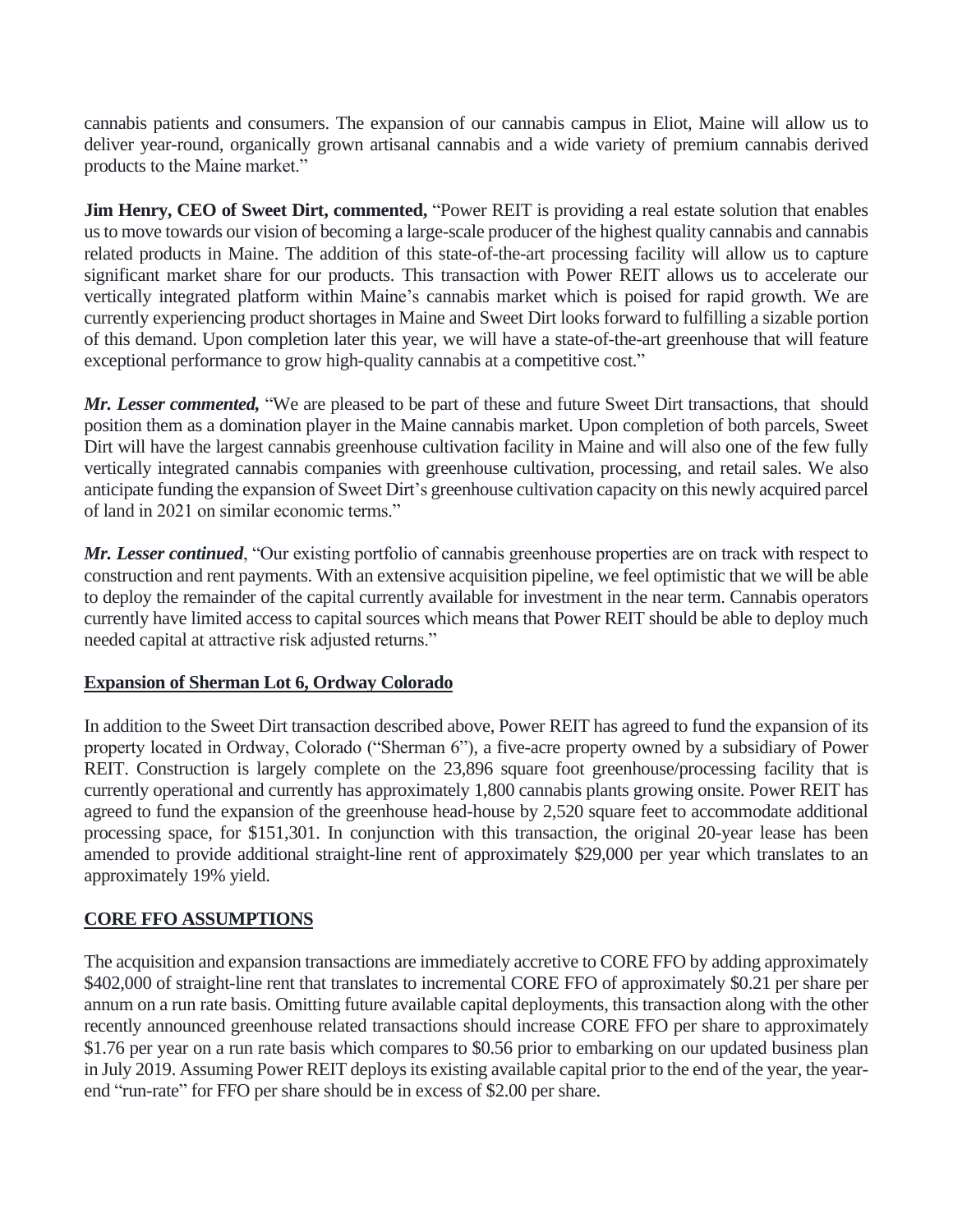As previously disclosed, Power REIT recently completed a \$15.5 million debt financing at a rate of 4.62% which fully amortizes over a 35-year term. Approximately \$12.1 million have been earmarked to acquire assets and expand existing greenhouse cultivation properties. In addition to the transactions announced today, the remainder of the capital available for investment is anticipated to be deployed by Power REIT through an extensive acquisition pipeline of targeted CEA facilities in the form of greenhouses.

*Mr. Lesser*, *concluded* "Since embarking on our new business plan in July 2019, which pivoted our focus specifically to Controlled Environment Agriculture ("CEA") properties, Power REIT continues to prove out the benefits of this strategy through dramatic growth in CORE FFO. The combination of our relatively small size and the attractive rates of return that Power REIT is investing in greenhouse properties, translates to the potential for significant additional growth. At this point, Power REIT trades at a lower multiple than typical REITs while having a clear path to growth that far exceed the REIT market in general. We believe this represents a compelling investment opportunity with the potential for attractive risk adjusted returns."

## **STATEMENT ON SUSTAINABILITY**

Power REIT owns real estate related Controlled Environment Agriculture, Renewable Energy and Transportation.

**CEA Properties**, such as greenhouses, provide an extremely environmentally friendly solution, which consume approximately 70% less energy than indoor growing operations that do not benefit from "free" sunlight. CEA facilities use 90% less water than field grown plants, and all of Power REIT's greenhouse properties operate without the use of pesticides and avoid agricultural runoff of fertilizers and pesticides. These facilities cultivate medical Cannabis, which has been recommended to help manage a myriad of medical symptoms, including seizures and spasms, multiple sclerosis, post-traumatic stress disorder, migraines, arthritis, Parkinson's disease, and Alzheimer's.

**Renewable Energy** assets are comprised of land and infrastructure associated with utility scale solar farms. These projects produce power without the use of fossil fuels thereby lowering carbon emissions. The solar farms produce approximately 50,000,000 kWh of electricity annually which is enough to power approximately 4,600 home on a carbon free basis.

**Transportation** assets are comprised of land associated with a railroad, an environmentally friendly mode of bulk transportation.

## **ABOUT SWEET DIRT**

Sweet Dirt is a Maine cannabis company and producer of organically grown cannabis and cannabis-infused products. The owners of Sweet Dirt produce organically grown medical cannabis and cannabis-infused products. The company's focus on the creation of its proprietary soils and organic growing practices have earned it the MOGFA-certified clean cannabis designation achieved by fewer than 1% of all licensed cannabis growers in Maine. Additional information about Sweet Dirt can be found on its website: [www.sweetdirt.com](http://www.sweetdirt.com/)

## **ABOUT POWER REIT**

Power REIT is a real estate investment trust (REIT) that owns real estate related to infrastructure assets including properties for Controlled Environment Agriculture, Renewable Energy and Transportation. Power